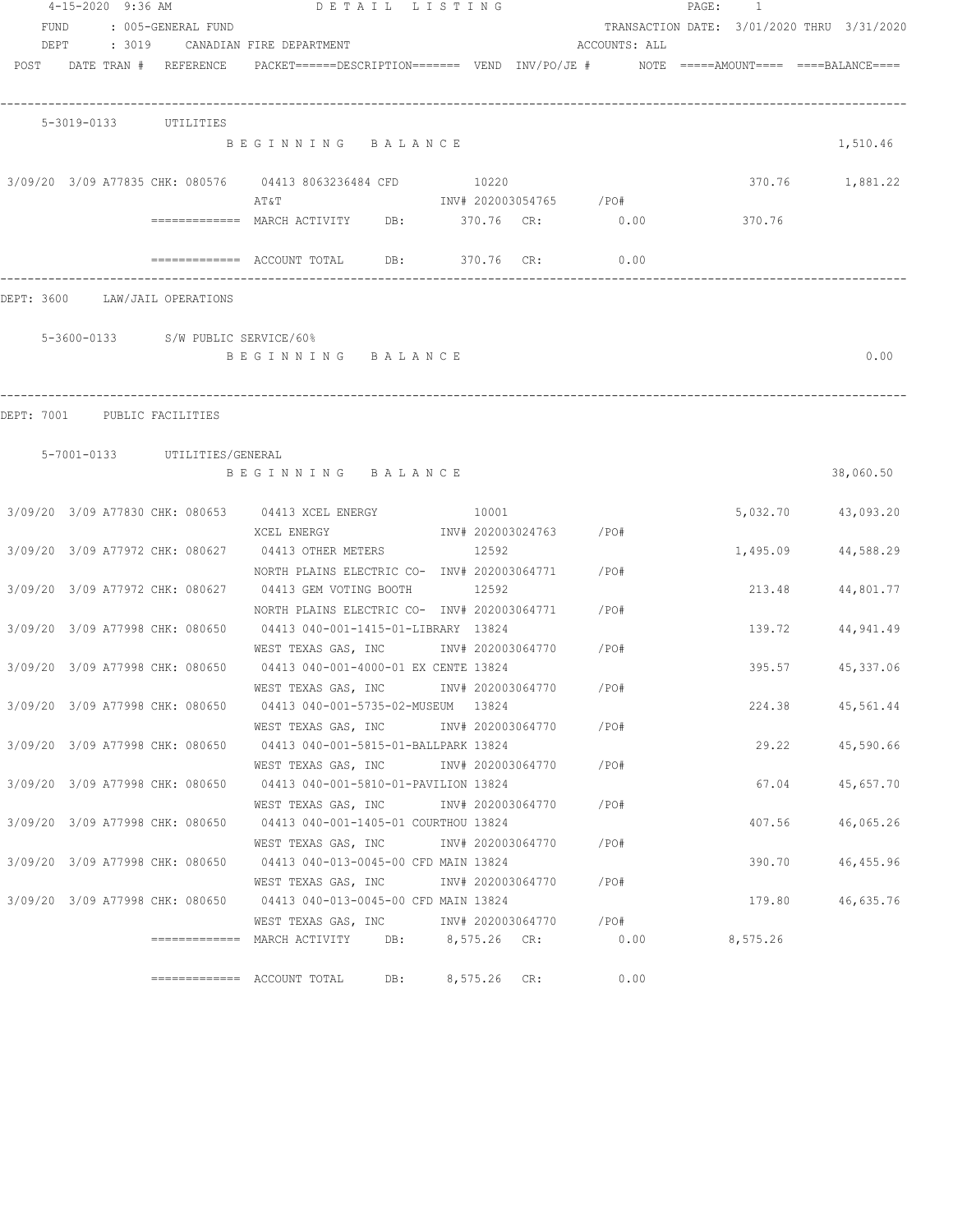|                               |  |                            | 4-15-2020 9:36 AM DETAIL LISTING                                                                                          |           |                        |               |             |      | PAGE: 2                                    |          |
|-------------------------------|--|----------------------------|---------------------------------------------------------------------------------------------------------------------------|-----------|------------------------|---------------|-------------|------|--------------------------------------------|----------|
| FUND                          |  | : 005-GENERAL FUND         |                                                                                                                           |           |                        |               |             |      | TRANSACTION DATE: 3/01/2020 THRU 3/31/2020 |          |
|                               |  | DEPT : 7016 CEMETERY       |                                                                                                                           |           |                        | ACCOUNTS: ALL |             |      |                                            |          |
|                               |  | POST DATE TRAN # REFERENCE | PACKET======DESCRIPTION======= VEND INV/PO/JE # NOTE =====AMOUNT==== ====BALANCE====                                      |           |                        |               |             |      |                                            |          |
|                               |  |                            |                                                                                                                           |           |                        |               |             |      |                                            |          |
|                               |  | 5-7016-0133 UTILITIES      |                                                                                                                           |           |                        |               |             |      |                                            |          |
|                               |  |                            | BEGINNING BALANCE                                                                                                         |           |                        |               |             |      |                                            | 0.00     |
|                               |  |                            |                                                                                                                           |           |                        |               |             |      |                                            |          |
|                               |  |                            |                                                                                                                           |           |                        |               |             |      |                                            |          |
| *-*-*-*-*-*-*-*-*-*-*-*-*-*-  |  |                            | 000 ERRORS IN THIS REPORT! $*-*-*-*-*-*-*-*-*-*-*-*-*-*-**$                                                               |           |                        |               |             |      |                                            |          |
|                               |  |                            | ** REPORT TOTALS ** --- DEBITS --- -- CREDITS ---                                                                         |           |                        |               |             |      |                                            |          |
|                               |  |                            | BEGINNING BALANCES: 39,570.96                                                                                             |           |                        |               | 0.00        |      |                                            |          |
|                               |  |                            | REPORTED ACTIVITY:                                                                                                        |           | 8,946.02               |               | 0.00        |      |                                            |          |
|                               |  |                            | ENDING BALANCES:                                                                                                          | 48,516.98 |                        |               | $\sim 0.00$ |      |                                            |          |
|                               |  |                            | TOTAL FUND ENDING BALANCE: 48,516.98                                                                                      |           |                        |               |             |      |                                            |          |
|                               |  |                            |                                                                                                                           |           |                        |               |             |      |                                            |          |
| FUND: 010-AIRPORT             |  |                            |                                                                                                                           |           |                        |               |             |      |                                            |          |
| DEPT: 7010 AIRPORT            |  |                            |                                                                                                                           |           |                        |               |             |      |                                            |          |
|                               |  |                            |                                                                                                                           |           |                        |               |             |      |                                            |          |
|                               |  | 5-7010-0133 UTILITIES      |                                                                                                                           |           |                        |               |             |      |                                            |          |
|                               |  |                            | BEGINNING BALANCE                                                                                                         |           |                        |               |             |      |                                            | 3,735.87 |
|                               |  |                            |                                                                                                                           |           |                        |               |             |      |                                            |          |
|                               |  |                            | 3/09/20 3/09 A77806 CHK: 001644 04414 AT&T                                                                                | 10220     |                        |               |             |      | 205.93                                     | 3,941.80 |
|                               |  |                            | AT&T                                                                                                                      |           | INV# 202003054766 /PO# |               |             |      |                                            |          |
|                               |  |                            | 3/09/20 3/09 A77815 CHK: 001648 04414 04-1056-00 AIRPORT APT 10681                                                        |           |                        |               |             |      | 13.75                                      | 3,955.55 |
|                               |  |                            | CITY OF CANADIAN                                                                                                          |           | INV# 202002244752 /PO# |               |             |      |                                            |          |
|                               |  |                            | 3/09/20 3/09 A77815 CHK: 001648 04414 04-1058-00 PILOTS LOUNGE 10681                                                      |           |                        |               |             |      | 13.75                                      | 3,969.30 |
|                               |  |                            | CITY OF CANADIAN                                                                                                          |           | INV# 202002244752 /PO# |               |             |      |                                            |          |
|                               |  |                            | 3/09/20 3/09 A77816 CHK: 001649 04414 NORTH PLAINS ELECTRIC CO 12592<br>NORTH PLAINS ELECTRIC CO- INV# 202003064772 / PO# |           |                        |               |             |      | 637.74                                     | 4,607.04 |
|                               |  |                            | 3/24/20 3/24 A78177 CHK: 001652 04447 PTCI                                                                                | 14900     |                        |               |             |      | 73.64                                      | 4,680.68 |
|                               |  |                            | PTCI                                                                                                                      |           | INV# 202003244792 /PO# |               |             |      |                                            |          |
|                               |  |                            | $\overline{\phantom{X}}$ ============= MARCH ACTIVITY DB: 944.81 CR:                                                      |           |                        | 0.00          |             |      | 944.81                                     |          |
|                               |  |                            |                                                                                                                           |           |                        |               |             |      |                                            |          |
|                               |  |                            | ============= ACCOUNT TOTAL DB: 944.81 CR:                                                                                |           |                        | 0.00          |             |      |                                            |          |
|                               |  |                            |                                                                                                                           |           |                        |               |             |      |                                            |          |
| *-*-*-*-*-*-*-*-*-*-*-*-*-*-  |  |                            | 000 ERRORS IN THIS REPORT! *-*-*-*-*-*-*-*-*-*-*-*-*-*-                                                                   |           |                        |               |             |      |                                            |          |
|                               |  |                            | ** REPORT TOTALS ** --- DEBITS --- -- -- CREDITS ---                                                                      |           |                        |               |             |      |                                            |          |
|                               |  |                            | BEGINNING BALANCES:                                                                                                       |           | 3,735.87               |               |             | 0.00 |                                            |          |
|                               |  |                            | REPORTED ACTIVITY:                                                                                                        |           | 944.81                 |               |             | 0.00 |                                            |          |
|                               |  |                            | ENDING BALANCES:                                                                                                          |           | 4,680.68               |               |             | 0.00 |                                            |          |
|                               |  |                            | TOTAL FUND ENDING BALANCE:                                                                                                |           | 4,680.68               |               |             |      |                                            |          |
|                               |  |                            |                                                                                                                           |           |                        |               |             |      |                                            |          |
| FUND: 011-ROAD & BRIDGE PCT 1 |  |                            |                                                                                                                           |           |                        |               |             |      |                                            |          |
|                               |  |                            |                                                                                                                           |           |                        |               |             |      |                                            |          |

DEPT: 4011 ROAD & BRIDGE 1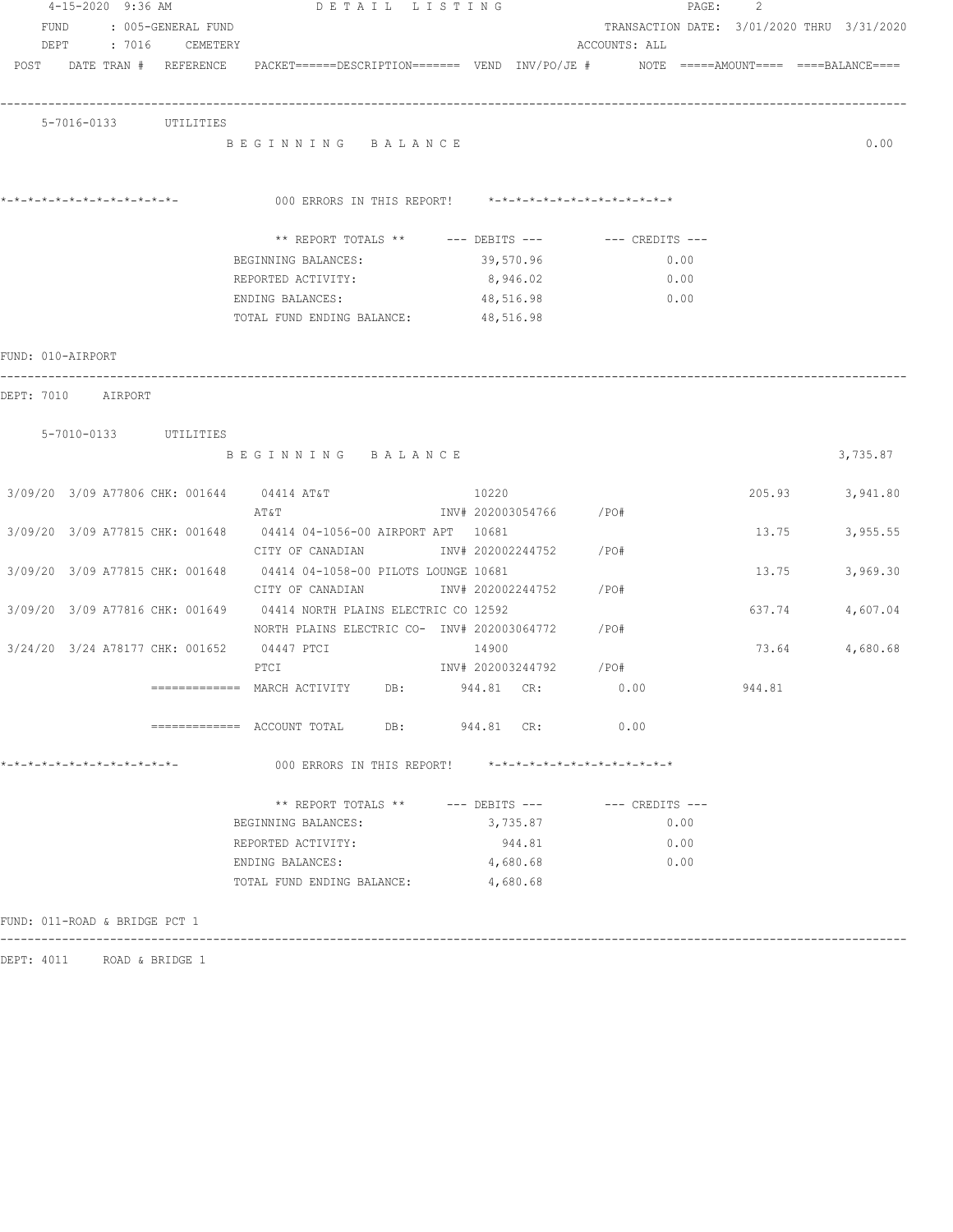|                                                                                                                 | 4-15-2020 9:36 AM DETAIL LISTING                                          |          |                                            | PAGE: 3         |          |
|-----------------------------------------------------------------------------------------------------------------|---------------------------------------------------------------------------|----------|--------------------------------------------|-----------------|----------|
| FUND<br>: 011-ROAD & BRIDGE PCT 1                                                                               |                                                                           |          | TRANSACTION DATE: 3/01/2020 THRU 3/31/2020 |                 |          |
| DEPT : 4011 ROAD & BRIDGE 1                                                                                     |                                                                           |          | ACCOUNTS: ALL                              |                 |          |
| POST DATE TRAN # REFERENCE PACKET======DESCRIPTION======= VEND INV/PO/JE # NOTE =====AMOUNT==== ====BALANCE==== |                                                                           |          |                                            |                 |          |
|                                                                                                                 |                                                                           |          |                                            |                 |          |
| 5-4011-0133 UTILITIES/PCT 1                                                                                     |                                                                           |          |                                            |                 |          |
|                                                                                                                 | BEGINNING BALANCE                                                         |          |                                            |                 | 1,387.49 |
|                                                                                                                 |                                                                           |          |                                            |                 |          |
| 3/09/20 3/09 A77972 CHK: 080627 04413 PCT 1                                                                     |                                                                           | 12592    |                                            | 129.38 1,516.87 |          |
|                                                                                                                 | NORTH PLAINS ELECTRIC CO- INV# 202003064771 / PO#                         |          |                                            |                 |          |
| 3/09/20 3/09 A77998 CHK: 080650 04413 040-001-3995-01-PCT 1 BA 13824                                            |                                                                           |          |                                            | 188.79          | 1,705.66 |
|                                                                                                                 | WEST TEXAS GAS, INC MONTH 202003064770 / PO#                              |          |                                            |                 |          |
|                                                                                                                 | ============ MARCH ACTIVITY DB: 318.17 CR: 0.00                           |          |                                            | 318.17          |          |
|                                                                                                                 |                                                                           |          |                                            |                 |          |
|                                                                                                                 | ============ ACCOUNT TOTAL DB: 318.17 CR: 0.00                            |          |                                            |                 |          |
|                                                                                                                 |                                                                           |          |                                            |                 |          |
|                                                                                                                 | 000 ERRORS IN THIS REPORT! *-*-*-*-*-*-*-*-*-*-*-*-*-*-                   |          |                                            |                 |          |
|                                                                                                                 |                                                                           |          |                                            |                 |          |
|                                                                                                                 | ** REPORT TOTALS ** --- DEBITS --- -- CREDITS ---                         |          |                                            |                 |          |
|                                                                                                                 | BEGINNING BALANCES:                                                       | 1,387.49 | 0.00                                       |                 |          |
|                                                                                                                 | REPORTED ACTIVITY:                                                        | 318.17   | 0.00                                       |                 |          |
|                                                                                                                 | ENDING BALANCES:                                                          | 1,705.66 | 0.00                                       |                 |          |
|                                                                                                                 | TOTAL FUND ENDING BALANCE:                                                | 1,705.66 |                                            |                 |          |
|                                                                                                                 |                                                                           |          |                                            |                 |          |
| FUND: 012-ROAD & BRIDGE PCT 2                                                                                   |                                                                           |          |                                            |                 |          |
|                                                                                                                 |                                                                           |          |                                            |                 |          |
| DEPT: 4012 ROAD & BRIDGE 2                                                                                      |                                                                           |          |                                            |                 |          |
|                                                                                                                 |                                                                           |          |                                            |                 |          |
| 5-4012-0133 UTILITIES/PCT 2                                                                                     |                                                                           |          |                                            |                 |          |
|                                                                                                                 | BEGINNING BALANCE                                                         |          |                                            |                 | 1,341.87 |
|                                                                                                                 |                                                                           |          |                                            |                 |          |
| 3/09/20 3/09 A77918 CHK: 080587 04413 PCT 2 UTILITIES 10527                                                     |                                                                           |          |                                            | 931.20 2,273.07 |          |
|                                                                                                                 | CANADIAN OIL & GAS CO., L INV# 34603                                      |          | /PO#                                       |                 |          |
| 3/09/20 3/09 A77972 CHK: 080627 04413 PCT 2                                                                     |                                                                           | 12592    |                                            | 169.51          | 2,442.58 |
|                                                                                                                 | NORTH PLAINS ELECTRIC CO- INV# 202003064771 / PO#                         |          |                                            |                 |          |
|                                                                                                                 | $\texttt{-----}$ ============= MARCH ACTIVITY DB: $\texttt{1,100.71}$ CR: |          | 0.00                                       | 1,100.71        |          |
|                                                                                                                 |                                                                           |          |                                            |                 |          |
|                                                                                                                 | ============= ACCOUNT TOTAL DB: 1,100.71 CR:                              |          | 0.00                                       |                 |          |
|                                                                                                                 |                                                                           |          |                                            |                 |          |
| *-*-*-*-*-*-*-*-*-*-*-*-*-*-                                                                                    | 000 ERRORS IN THIS REPORT! *-*-*-*-*-*-*-*-*-*-*-*-*-*-                   |          |                                            |                 |          |
|                                                                                                                 |                                                                           |          |                                            |                 |          |
|                                                                                                                 | ** REPORT TOTALS ** --- DEBITS --- -- -- CREDITS ---                      |          |                                            |                 |          |
|                                                                                                                 | BEGINNING BALANCES:                                                       | 1,341.87 | 0.00                                       |                 |          |
|                                                                                                                 | REPORTED ACTIVITY:                                                        | 1,100.71 | 0.00                                       |                 |          |
|                                                                                                                 | ENDING BALANCES:                                                          | 2,442.58 | 0.00                                       |                 |          |
|                                                                                                                 | TOTAL FUND ENDING BALANCE:                                                | 2,442.58 |                                            |                 |          |
|                                                                                                                 |                                                                           |          |                                            |                 |          |
| FUND: 013-ROAD & BRIDGE PCT 3                                                                                   |                                                                           |          |                                            |                 |          |
|                                                                                                                 |                                                                           |          |                                            |                 |          |

DEPT: 4013 ROAD & BRIDGE 3